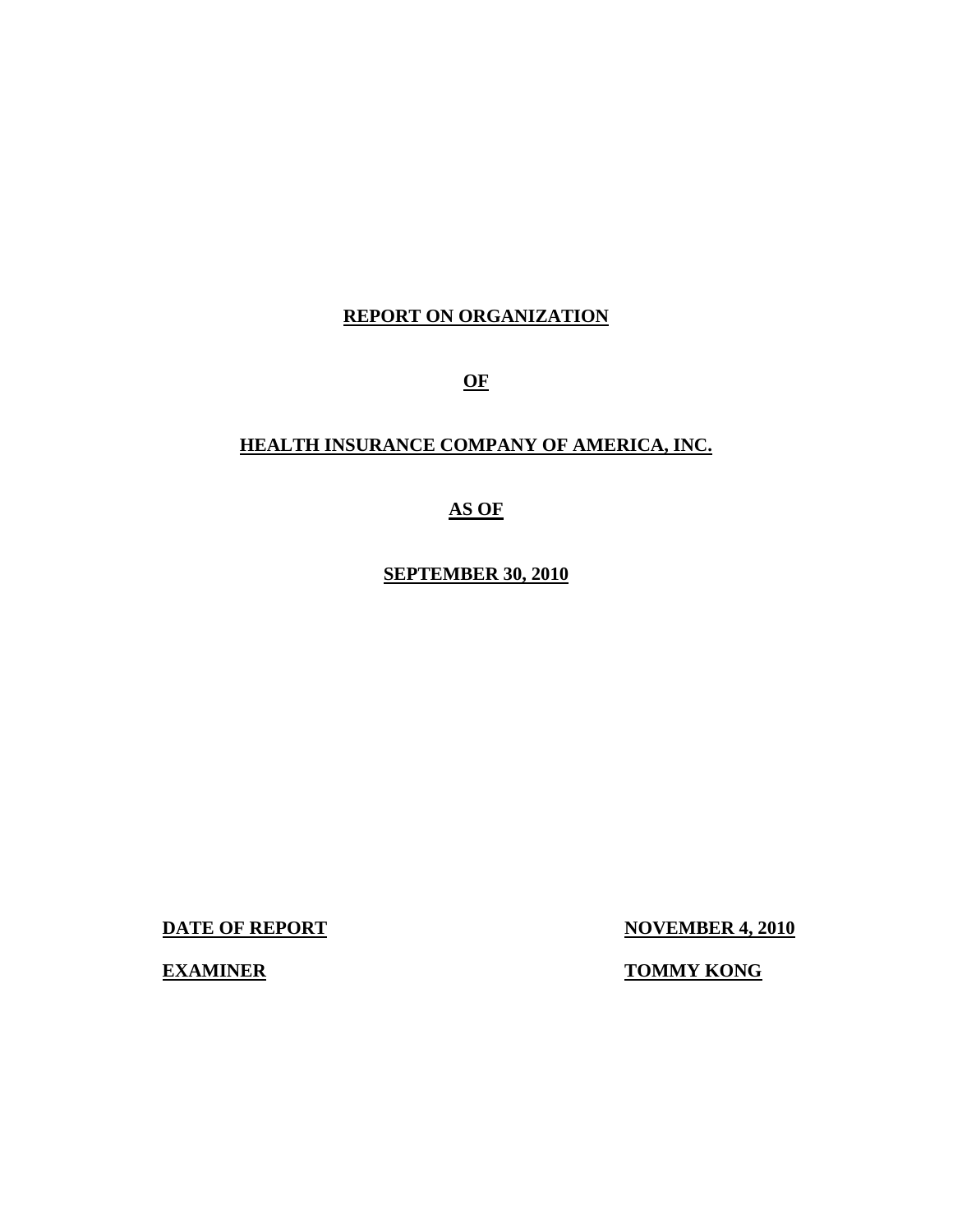# **TABLE OF CONTENTS**

# **ITEM NO. PAGE NO.**

| 1. | Organization                                   | $\overline{2}$ |
|----|------------------------------------------------|----------------|
| 2. | Scope of examination                           | 3              |
| 3. | Capitalization and subscription                | 3              |
| 4. | <b>Balance</b> sheet                           | 4              |
| 5. | Authorized powers and minimum capital required | 5              |
| 6. | Holding company system                         | 6              |
| 7. | Third party agreements                         |                |
| 8. | Conclusion                                     | 8              |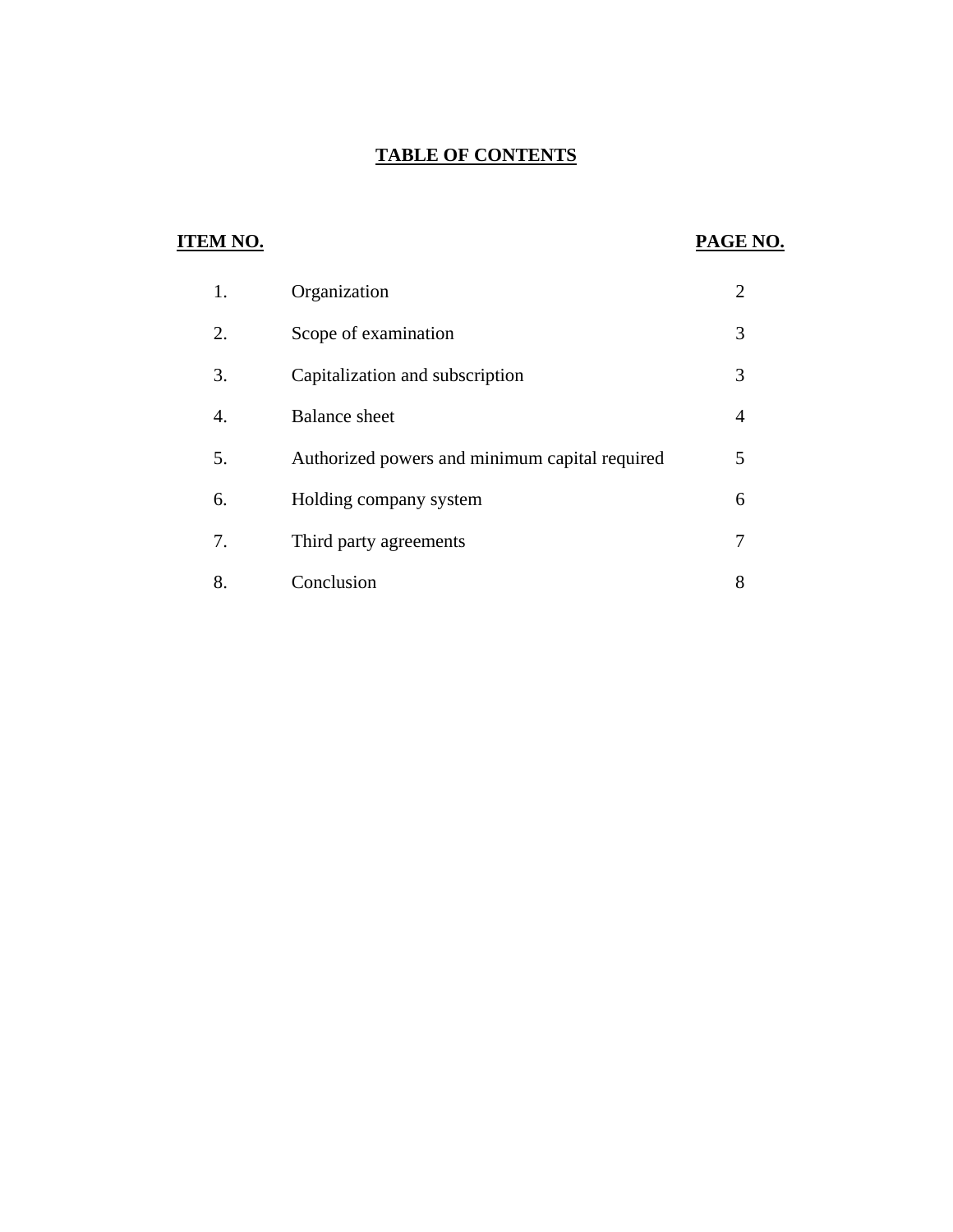

STATE OF NEW YORK INSURANCE DEPARTMENT 25 BEAVER STREET NEW YORK, NY 10004

David A. Paterson James J. Wrynn

Governor **Governor** Superintendent

November 4, 2010

Honorable James J. Wrynn Superintendent of Insurance Albany, New York 12257

Sir:

Pursuant to the provisions of the New York Insurance Law, and acting in accordance with the instructions contained in Appointment Number 30595, dated October 25, 2010, and attached hereto, I have made an on organization examination of the Health Insurance Company of America, Inc., as of September 30, 2010, and respectfully submit the following report thereon.

The examination was conducted at the home office of Health Insurance Company of America, Inc. located at 2363 James Street, Syracuse, New York.

Wherever the term, the "Company" appears herein, without qualification, it should be understood to refer to Health Insurance Company of America, Inc.

Wherever the designation, the "Department" appears herein, without qualification, it should be understood to indicate the New York State Insurance Department.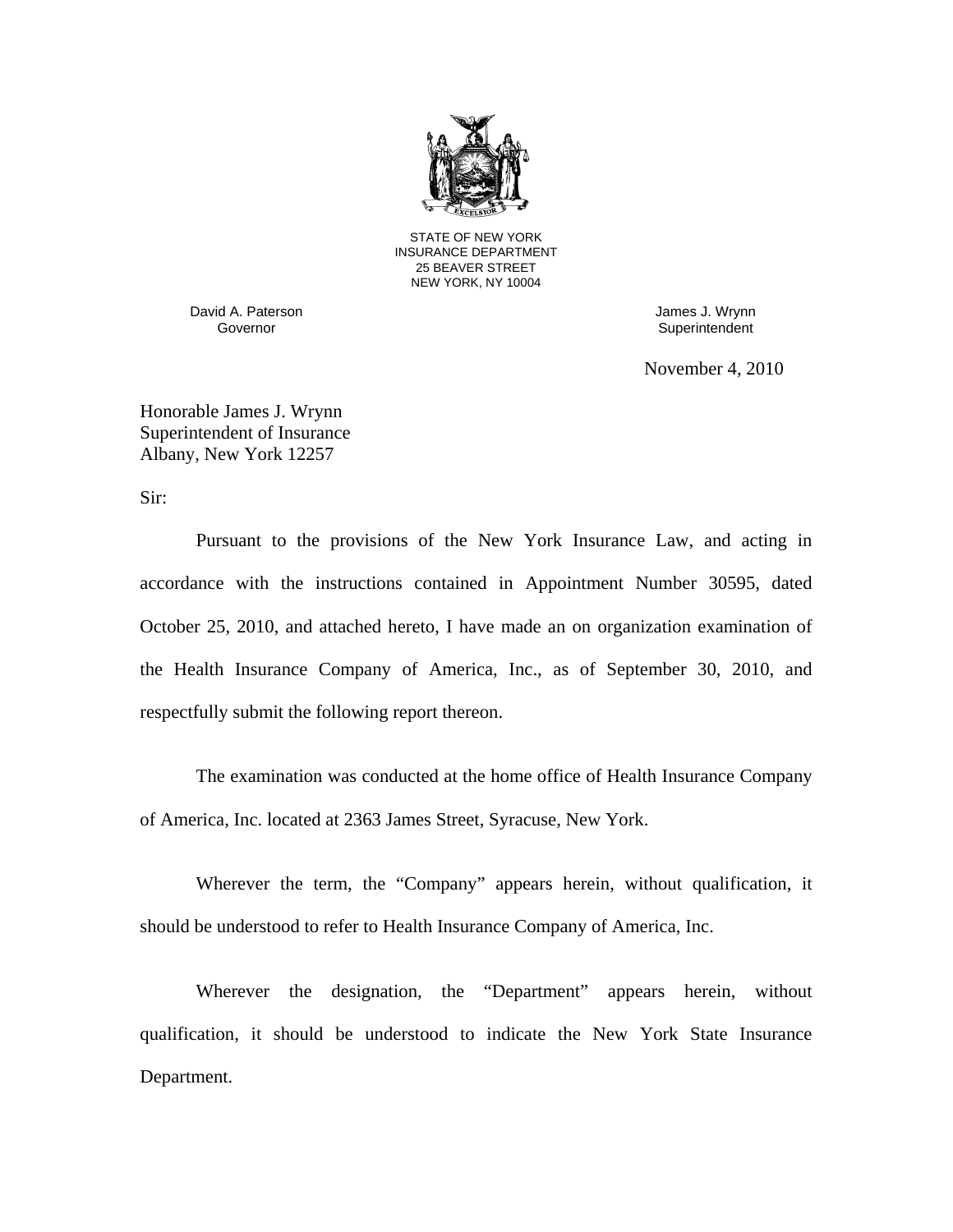# 1. ORGANIZATION

Health Insurance Company of America, Inc. was incorporated on February 24, 2010. The declaration of intention and charter were approved by the New York State Insurance Department on February 24, 2010, pursuant to Section 1201 of the New York Insurance Law and placed on file with the Department on the same date.

The Company's by-laws state that the number of directors shall consist of not less than seven (7) nor more than fifteen (15) directors. The members of the Company's board of directors as of September 30, 2010 were as follows:

| Name and Residence   | <b>Principal Business Affiliation</b>     |
|----------------------|-------------------------------------------|
| James P. O'Brien IV  | Chairman & President,                     |
| Clinton, NY          | Health Insurance Company of America, Inc. |
| Kathleen E. Lamb     | Secretary & General Counsel,              |
| Jamesville, NY       | POMCO, Inc.                               |
| Terrence C. Dowd Jr. | Treasurer,                                |
| Baldwinsville, NY    | POMCO, Inc.                               |
| Donald C. Doerr      | Counsel,                                  |
| Dewitt, NY           | POMCO, Inc.                               |
| Vanessa S. Flynn     | Vice President, Client Services,          |
| Liverpool, NY        | POMCO, Inc.                               |
| Robert W. Menikheim  | Chairman & Trustee,                       |
| Manlius, NY          | Stop Loss Concepts, Inc.                  |
| Donald P. Napier     | Senior Vice President & COO,              |
| Manlius, NY          | POMCO, Inc.                               |
| Donald F. Wisniewski | Director of Operations & COO,             |
| Marcy, NY            | Stop Loss Concepts, Inc.                  |
| Loretta A. Zolkowski | Vice President, Service Delivery,         |
| Chittenango, NY      | POMCO, Inc.                               |
|                      |                                           |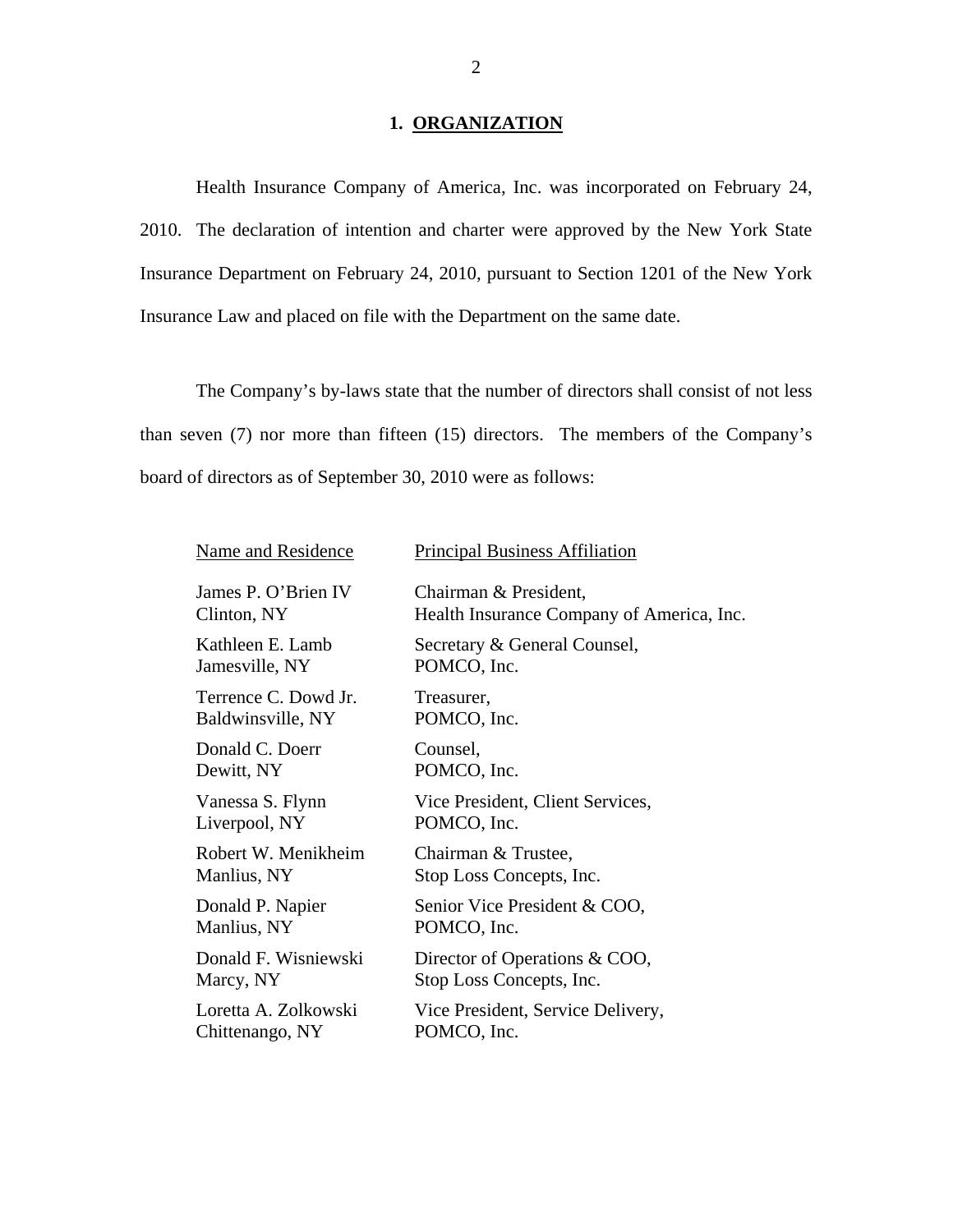The principal officers of the Company as of September 30, 2010 were as follows:

Name Title James P. O'Brien IV Kathleen E. Lamb Terrence C. Dowd Jr. Chairman & President Secretary & General Counsel Treasurer

## **2. SCOPE OF EXAMINATION**

The examination comprised a verification of the issuance of the Company's capital stock, the receipt of capital and surplus funds, and the determination of assets and liabilities. The records examined included the declaration of intention and charter, bylaws, the corporate minute book, and the stock register. In addition, an affidavit, appended hereto, was obtained from two officers of the Company indicating that the transactions noted in this report were bona fide.

## **3. CAPITALIZATION AND SUBSCRIPTION**

Health Insurance Company of America, Inc. is a wholly-owned subsidiary of Ausman Management Company, LLC ("Ausman"), a privately held limited liability company domiciled in New York. The Company issued 200,000 shares of \$1.00 par value per share capital stock on March 15, 2010 to Ausman for a sale price of \$1.00 per share resulting in a total consideration of \$200,000. Such consideration was received by the Company on April 5, 2010. In addition, Ausman also made a surplus contribution in the amount of \$950,000 to the Company on April 5, 2010.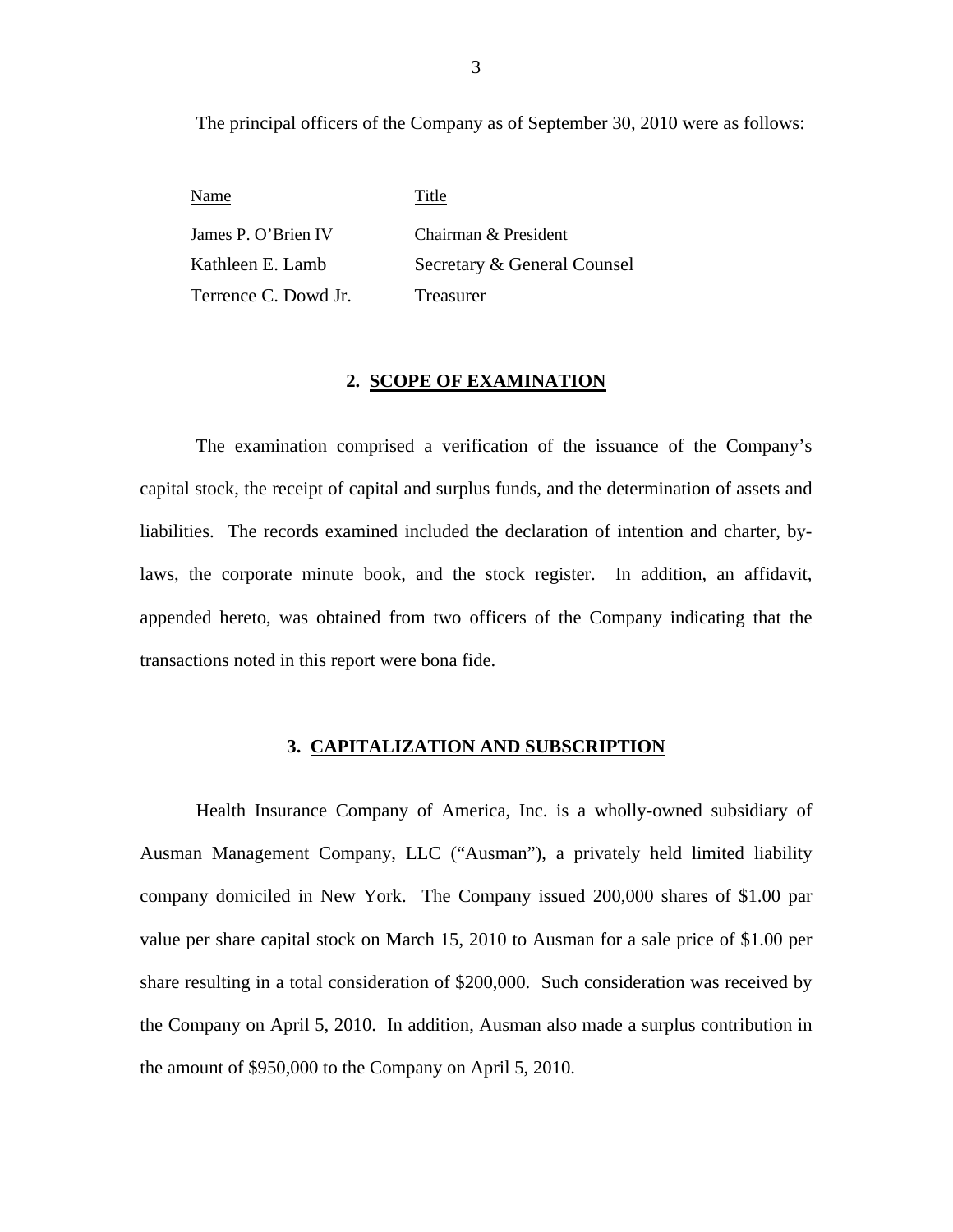# **4. BALANCE SHEET**

<span id="page-5-0"></span>The following balance sheet sets forth the Company's financial condition as of September 30, 2010 as determined by this examination. This statement is the same as the balance sheet provided by the Company.

| Assets                                |               |
|---------------------------------------|---------------|
| Cash                                  | \$<br>940,025 |
| Investments                           | 210,000       |
| Total assets                          | \$1,150,025   |
| Liabilities                           |               |
| Due to parent                         | \$<br>500     |
| <b>Total liabilities</b>              | \$<br>500     |
| <b>Capital and Surplus</b>            |               |
| Common capital stock                  | \$<br>200,000 |
| Gross paid in and contributed surplus | 950,000       |
| Unassigned surplus                    | (475)         |
| Total capital and surplus             | \$1,149,525   |
| Total liabilities and surplus         |               |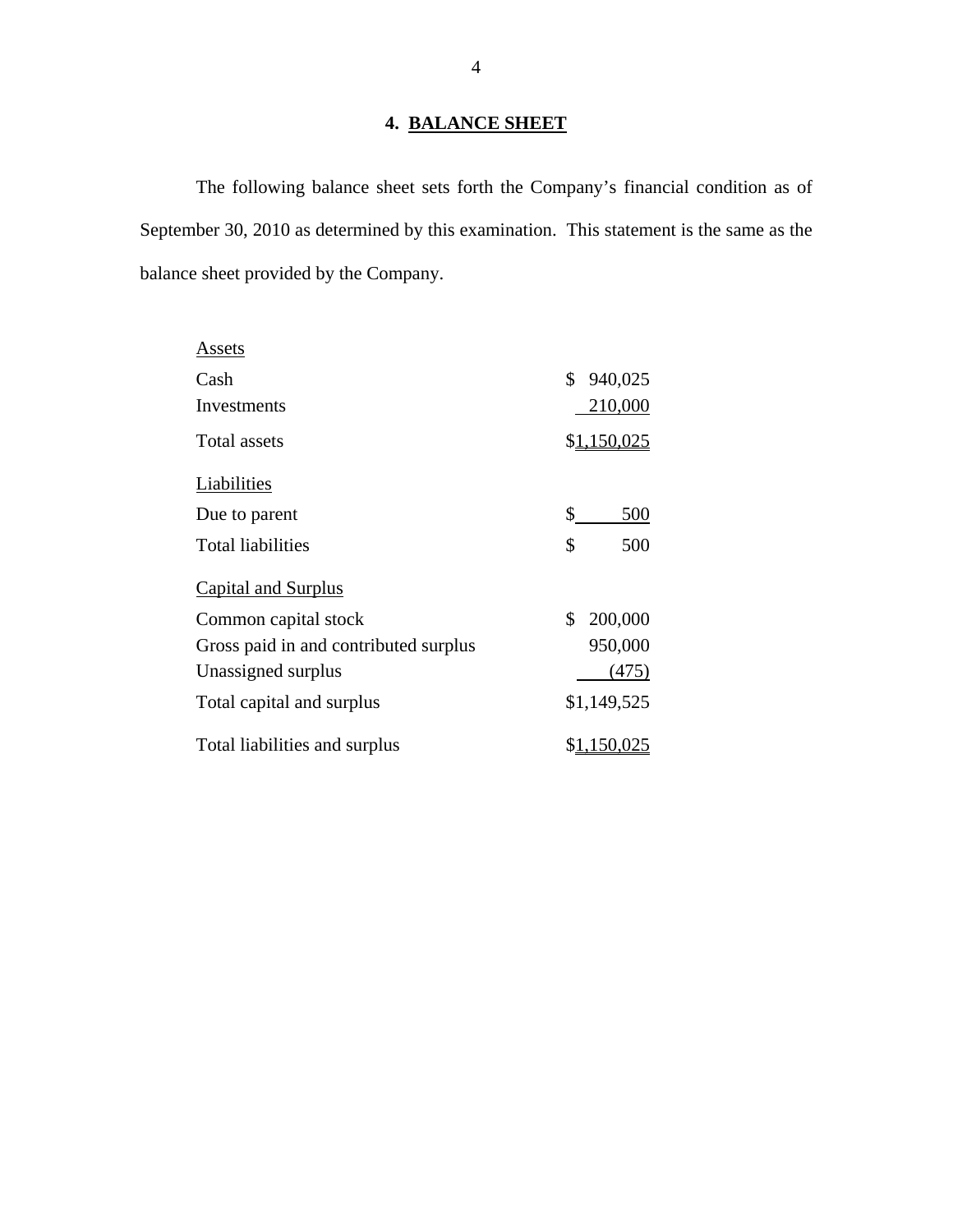#### **5. AUTHORIZED POWERS AND MINIMUM CAPITAL REQUIRED**

The Company is authorized by its declaration of intention and charter to transact the kind of insurance as described in the following numbered paragraph of Section 1113(a) of the New York Insurance Law:

| <u>Paragraph</u> | Line of Business              |
|------------------|-------------------------------|
| (3)(i)           | Accident and health insurance |

The minimum financial requirements for this line of business, as set forth in Sections 4204 and 4206 of the New York Insurance Law, are as follows:

| Initial capital and surplus | \$300,000 |
|-----------------------------|-----------|
| Capital to be maintained    | 200,000   |
| Deposit                     | 200,000   |
| Capital                     | 200,000   |
| Minimum capital investments | 200,000   |

Pursuant to the provisions of Section 4206 of the New York Insurance Law, the Company has placed a qualifying security with a par value of \$210,000 in an account in the name of the Superintendent of Insurance at M&T Investment Group, Buffalo, New York. As of September 30, 2010, the qualifying security had a market value of \$209,845 and was in compliance as of such date, with the provisions of Section 1318 of the New York Insurance Law.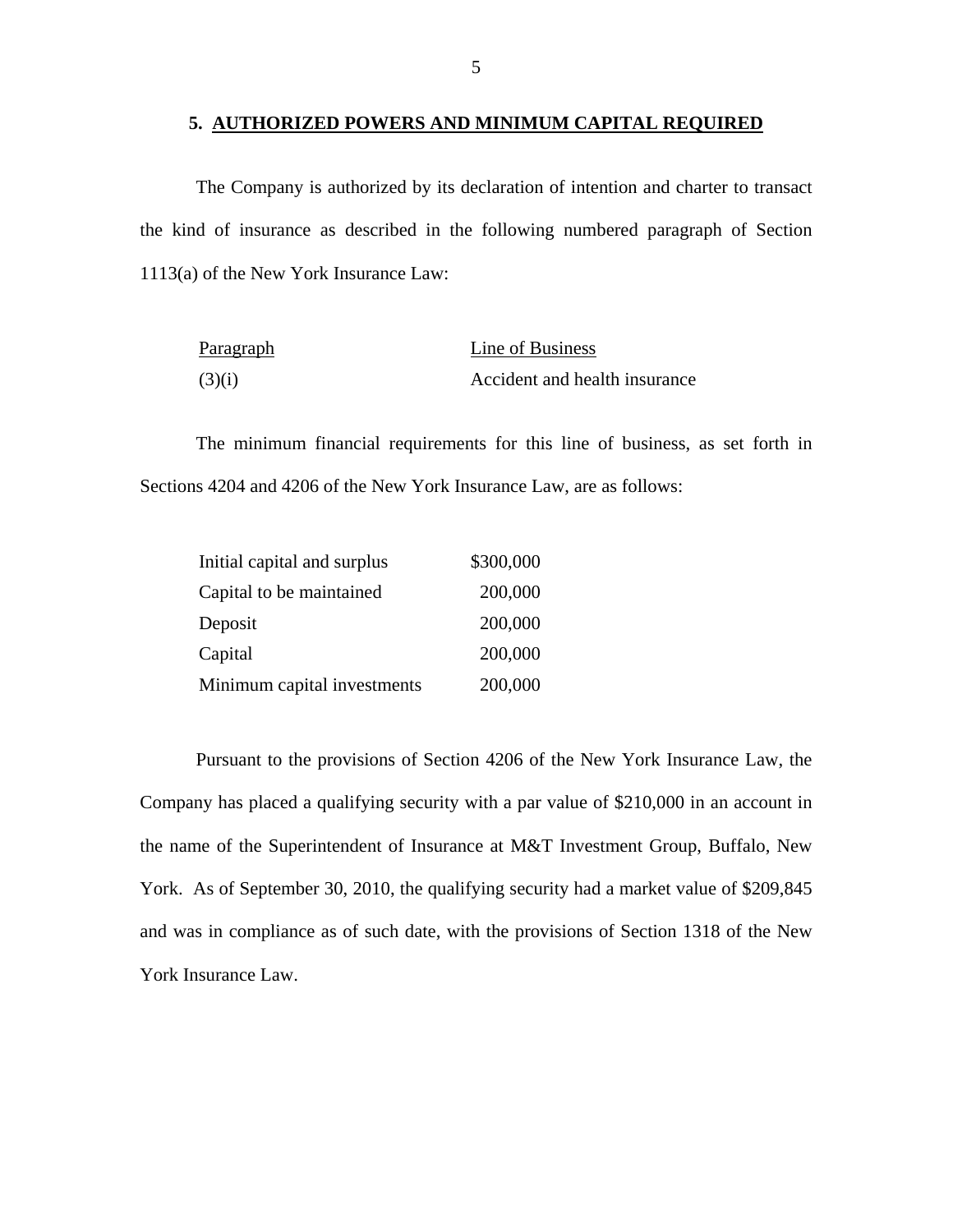## **6. HOLDING COMPANY SYSTEM**

<span id="page-7-0"></span>The Company is a wholly-owned subsidiary of Ausman Management Company, LLC, a privately held limited liability company, which in turn, is owned by Robert W. Pomfrey, a resident of New York State.

As of September 30, 2010, the Company had in-force the following agreement, approved by the Department, with its parent:

1. Tax allocation agreement – effective July 14, 2010 between the Company and Ausman Management Company, LLC, whereby both parties intend to participate in a consolidated filing of federal income tax returns.

The following chart depicts the Company in relation to its parent and ultimate parent as of September 30, 2010:

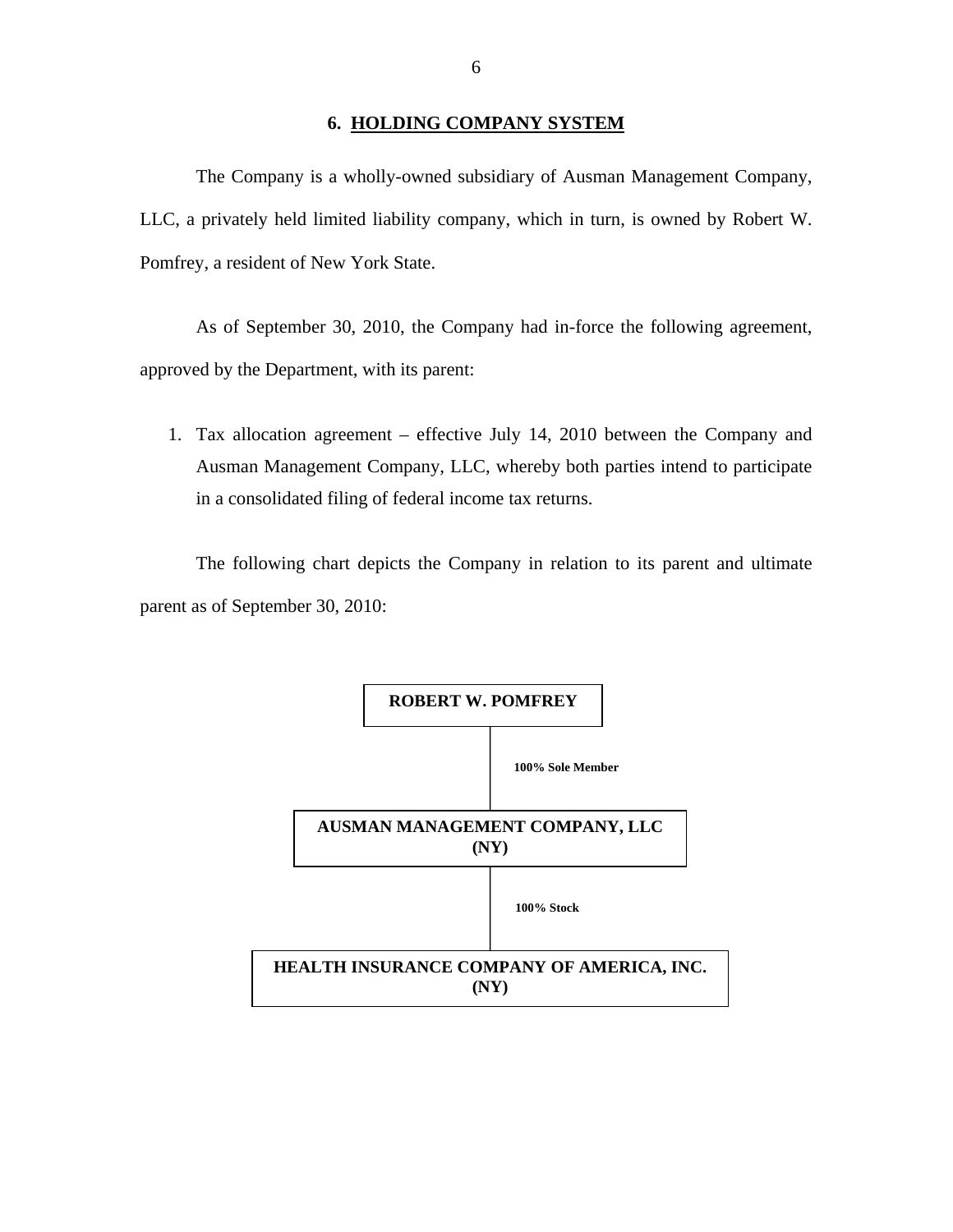## **7. THIRD PARTY AGREEMENTS**

<span id="page-8-0"></span>As of September 30, 2010, the Company had in-force the following approved agreements by the Department with POMCO, Inc.:

- 1. Claim Adjudication Services Agreement effective July 1, 2010, between the Company and POMCO, Inc., whereby POMCO, Inc. acts as the Company's agent for the payment of medical benefit plans and to furnish administrative services related to such benefit plans.
- 2. Managing General Underwriter Agreement effective July 1, 2010, between the Company and POMCO, Inc., whereby POMCO, Inc. performs underwriting and servicing of the Company's group accident and health insurance business in regard to recommending and training brokers and agents, ensuring that brokers and agents are in compliance with applicable laws, advertisements, policies distribution, premium receipts, and additional services.
- 3. Management Service Agreement effective July 1, 2010, between the Company and POMCO, Inc., whereby POMCO, Inc. provides access and use of general office equipment, access and use of designated personnel to handle general administrative and secretarial tasks, and access and use of office space, including rent, utilities, security, and maintenance/cleaning.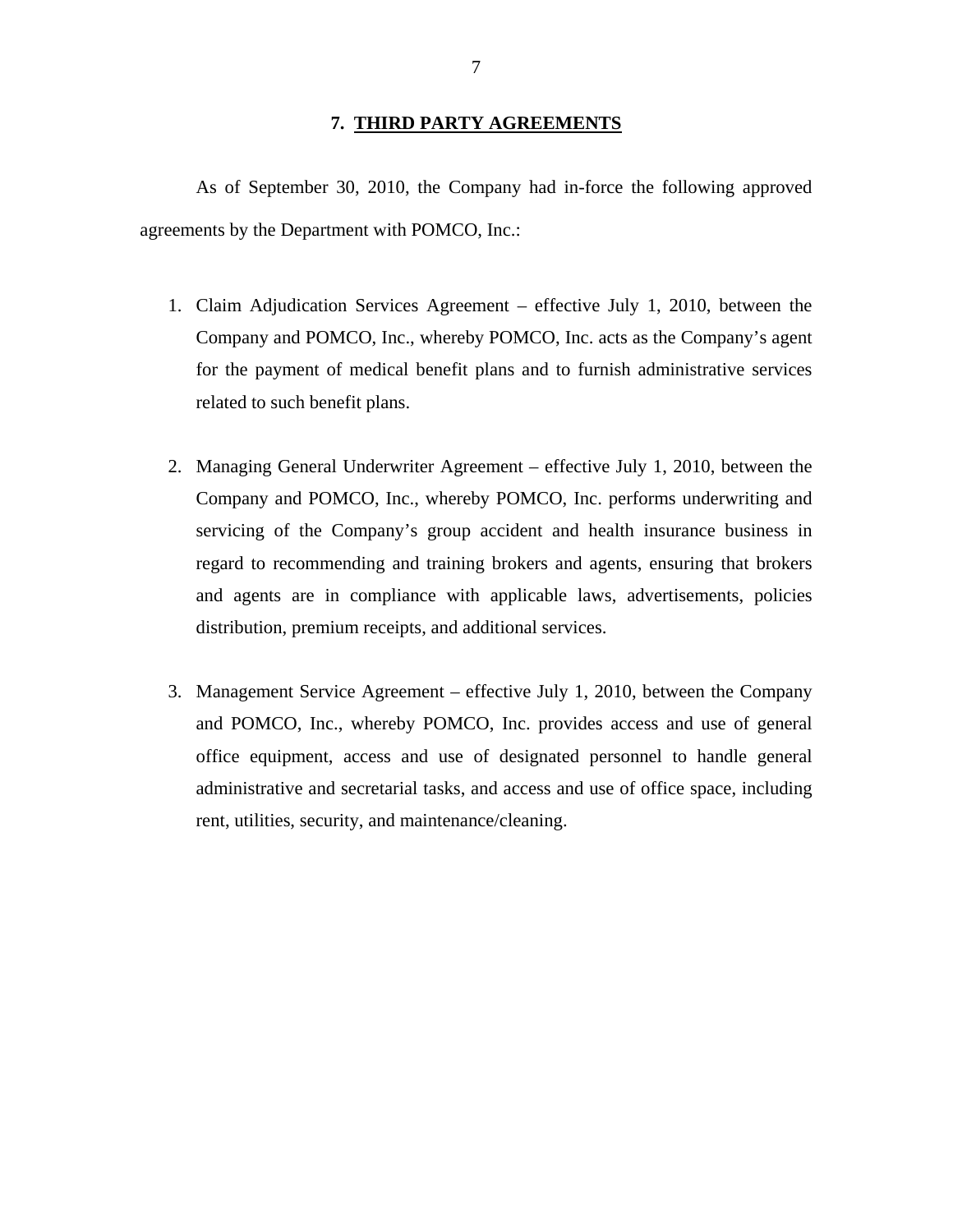# **8. CONCLUSION**

<span id="page-9-0"></span>Based upon the foregoing examination, it is concluded that on March 15, 2010 the Company sold 200,000 shares of \$1.00 par value per share capital stock for a sale price of \$1.00 per share, resulting in a total consideration of \$200,000, which was received by the Company on April 5, 2010. Furthermore, the Company also received a surplus contribution of \$950,000 from Ausman Management Company, LLC on April 5, 2010.